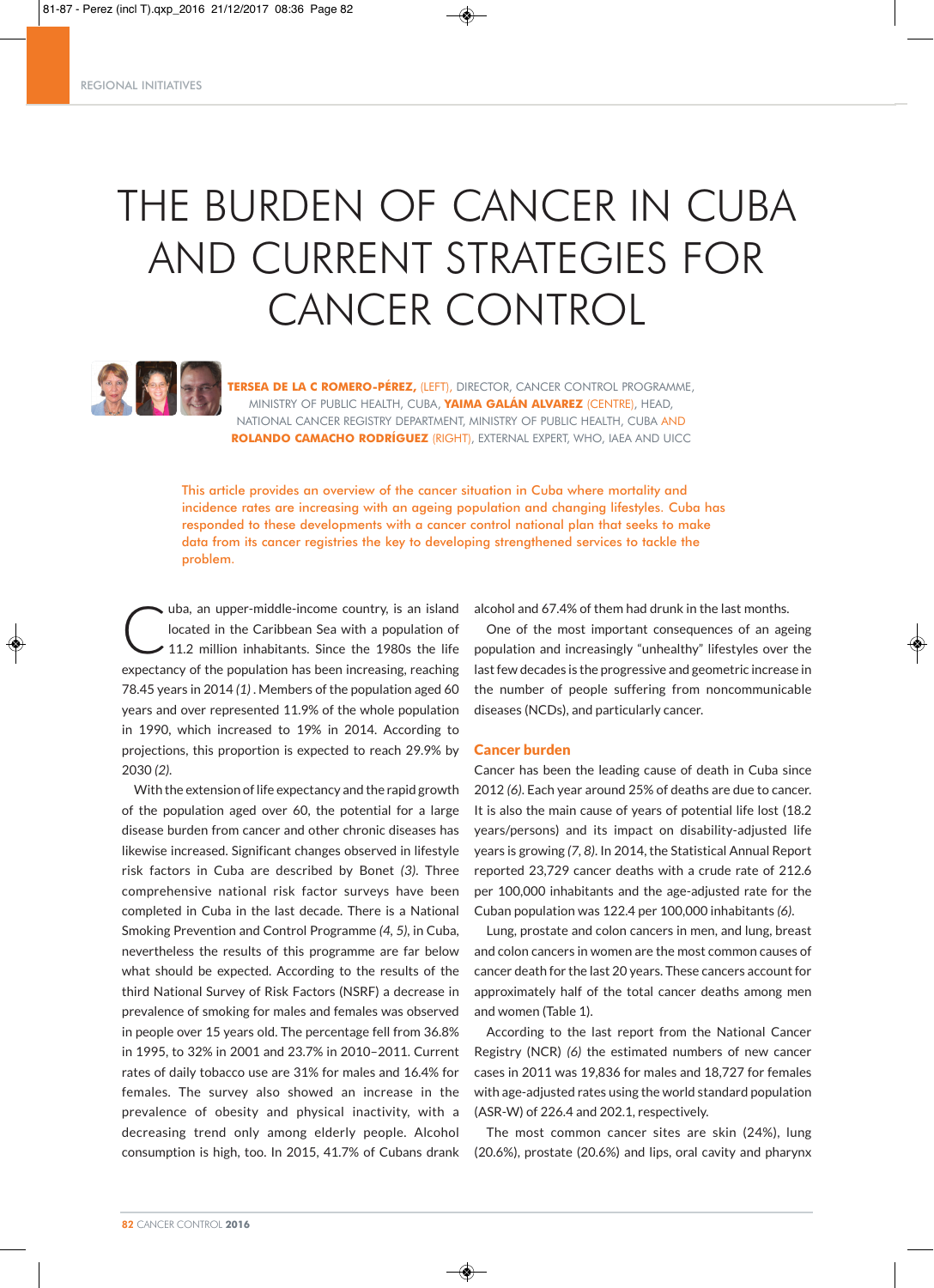| Table 1: Main sites for cancer mortality by sex. Cuba, 2014 |        |                  |       |               |        |            |       |  |
|-------------------------------------------------------------|--------|------------------|-------|---------------|--------|------------|-------|--|
| Male                                                        |        |                  |       | <b>Female</b> |        |            |       |  |
| Site                                                        | No     | Crude rate ASR-W |       | <b>Site</b>   | No     | Crude rate | ASR-W |  |
| Lung                                                        | 3,476  | 62.4             | 38.1  | Lung          | 2,015  | 36.0       | 20.3  |  |
| Prostate                                                    | 2,964  | 53.2             | 26.0  | <b>Breast</b> | 1,569  | 28.1       | 15.5  |  |
| Colon                                                       | 982    | 17.6             | 10.0  | Colon         | 1,242  | 22.2       | 10.5  |  |
| Larynx                                                      | 748    | 13.4             | 8.7   | Cervix        | 480    | 8.6        | 5.3   |  |
| Esophagus                                                   | 703    | 12.6             | 8.3   | Pancreas      | 450    | 8.0        | 4.3   |  |
| All sites                                                   | 13,951 | 250.4            | 147.7 | All sites     | 10,302 | 184.2      | 100.9 |  |

◈

## **Table 2: Main sites for cancer incidence by sex. Cuba, 2011**

| Male             |           |            |       | <b>Female</b> |        |            |       |  |
|------------------|-----------|------------|-------|---------------|--------|------------|-------|--|
| Site             | <b>No</b> | Crude rate | ASR-W | <b>Site</b>   | No.    | Crude rate | ASR-W |  |
| Skin             | 4,722     | 84.0       | 52.9  | <b>Skin</b>   | 4,082  | 72.8       | 42.1  |  |
| Lung             | 3,114     | 55.4       | 35.7  | <b>Breast</b> | 3,447  | 61.5       | 38.0  |  |
| Prostate         | 3,110     | 55.3       | 31.2  | Cervix        | 1,706  | 30.4       | 20.1  |  |
| Lip, oral cavity |           |            |       |               |        |            |       |  |
| and pharynx      | 1,074     | 19.1       | 13.0  | Lung          | 1.693  | 30.2       | 17.6  |  |
| Larynx           | 993       | 17.7       | 12.1  | Colon         | 1,329  | 23.7       | 12.5  |  |
| Colon            | 916       | 16.3       | 9.9   | Corpus Uteri  | 656    | 11.7       | 7.3   |  |
| All sites        | 19,836    | 352.7      | 226.4 | All sites     | 18,727 | 333.9      | 202.1 |  |



 $\circledast$ 



◈

(7.1%) in men and skin (22%), breast (23.5%), cervix (11.6%) and lung (11.6%) in women (Table 2).

Among the population over 60 years of age cancer is the second cause of death. This age group contributes to 66.8% of all new cancer cases and 78.8 % of all cancer deaths.

There are regional variations in cancer incidence and

mortality in Cuba (Fig. 1). The higher cancer incidence rates are observed in the provinces of Cienfuegos, Santi Spiritus, Villa Clara and Holguín for females and Habana, Cienfuegos, Villa Clara and Holguín for males. The provinces with higher cancer mortality rates are Matanzas, Cienfuegos and Las Tunas for females and Habana, Artemisa, Matanzas and Las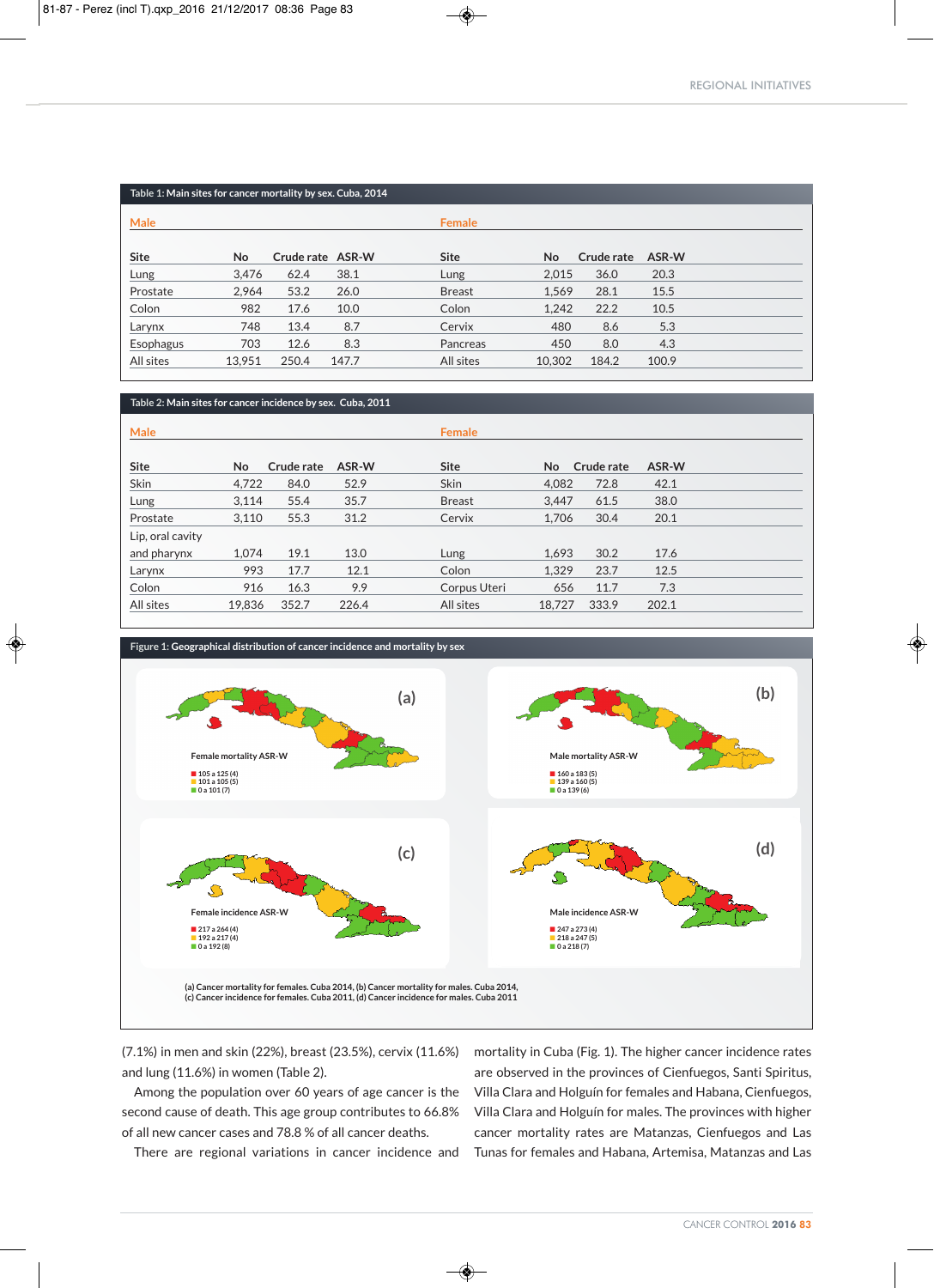

Femenino



Table 3: Five-year age-standardized net survival for adults (aged 15-99 years) diagnosed with one of ten common malignant diseases by calendar period **of diagnosis in Cuba**

| <b>Sites</b>   | N      | 1995-1999           | $2000 - 04$         | $2005 - 09$         |
|----------------|--------|---------------------|---------------------|---------------------|
|                |        |                     |                     |                     |
| Stomach        | 5.026  | $26.2(23.2 - 29.2)$ | $23.8(22.0-25.6)$   | $26.2(23.1 - 29.3)$ |
| Colon          | 11.393 | 45.8 (43.2-48.3)    | 44.1 (42.7 – 45.6)  | 46.4 (44.0-48.8)    |
| Lung           | 25.654 | $21.8(20.5 - 23.2)$ | $14.1(13.4 - 14.8)$ | $18.2(17.0-19.4)$   |
| Breast (women) | 18.757 | 72.8 (70.1-75.5)    | 73.3 (71.9-74.8)    | 77.7 (75.4-79.9)    |
| Cervix         | 10,726 | $66.4(63.2 - 69.6)$ | $61.9(60.2 - 63.7)$ | $64.0(61.2 - 66.7)$ |
| Ovary          | 3.551  | 35.4 (30.7-40.0)    | $34.7(31.9-37.5)$   | $39.8(35.5 - 44.2)$ |
| Prostate       | 14.372 | 54.5 (51.5-57.6)    | 47.6 (45.8-49.3)    | $56.1(53.2 - 59.0)$ |

◈

Tunas for males. Although the provinces of Villa Clara and Holguin are among those with higher incidence rates, their mortality rates are among the lower rates, probably because of earlier diagnosis and better treatment services.

The time trends in cancer incidence and mortality rates are increasing for both sexes over the decades (Fig. 2). Time trends in cancer incidence and mortality vary substantially for different cancers and provinces *(9)*. Although some studies have been made in Cuba *(10),* further analyses should be done to explain these differences.

### Childhood cancer

In 2011, the overall incidence of cancer *(6)* in children was 368 new cases with a specific rate of 139.1 per 100,000 inhabitants and the ASR (W) was 143.8 per 100,000 *(6)*. Paediatric cancer was 1% of the total number of cancers. The highest rate was found in children aged 1–4 years with ASR (W) of 192.9 per 100,000 *(6)*. Three groups of cancer site comprized the largest number of paediatric cancer cases (53.8%): leukaemia (26.4%), lymphomas (15.5%) and central nervous system (CNS) tumours (12%). Incidence trends have increased in the last five years from 119.9 x 100,000 in 2007 to 143.8 x 100,000 in 2011. Childhood cancer mortality in 2014 represented 0.5% of all cancer deaths and the 9.6% of all deaths in the group of 0–19. Cancer mortality has decreased from  $4.9 \times 10^5$  to  $3.5 \times 10^5$  in the group of  $5-14$ years and from  $4.6 \times 10^5$  to  $4.2 \times 10^5$  in the group of 10-19 years. The population-based survival has increased for some cancer sites *(11)*.

Since the 1970s, great efforts have been made in the centralization of childhood cancer management around the country. These efforts culminated in the creation in 1989 of the National Programme for Childhood Cancer Control, as a new stage in the development of cancer control *(12)*. The aim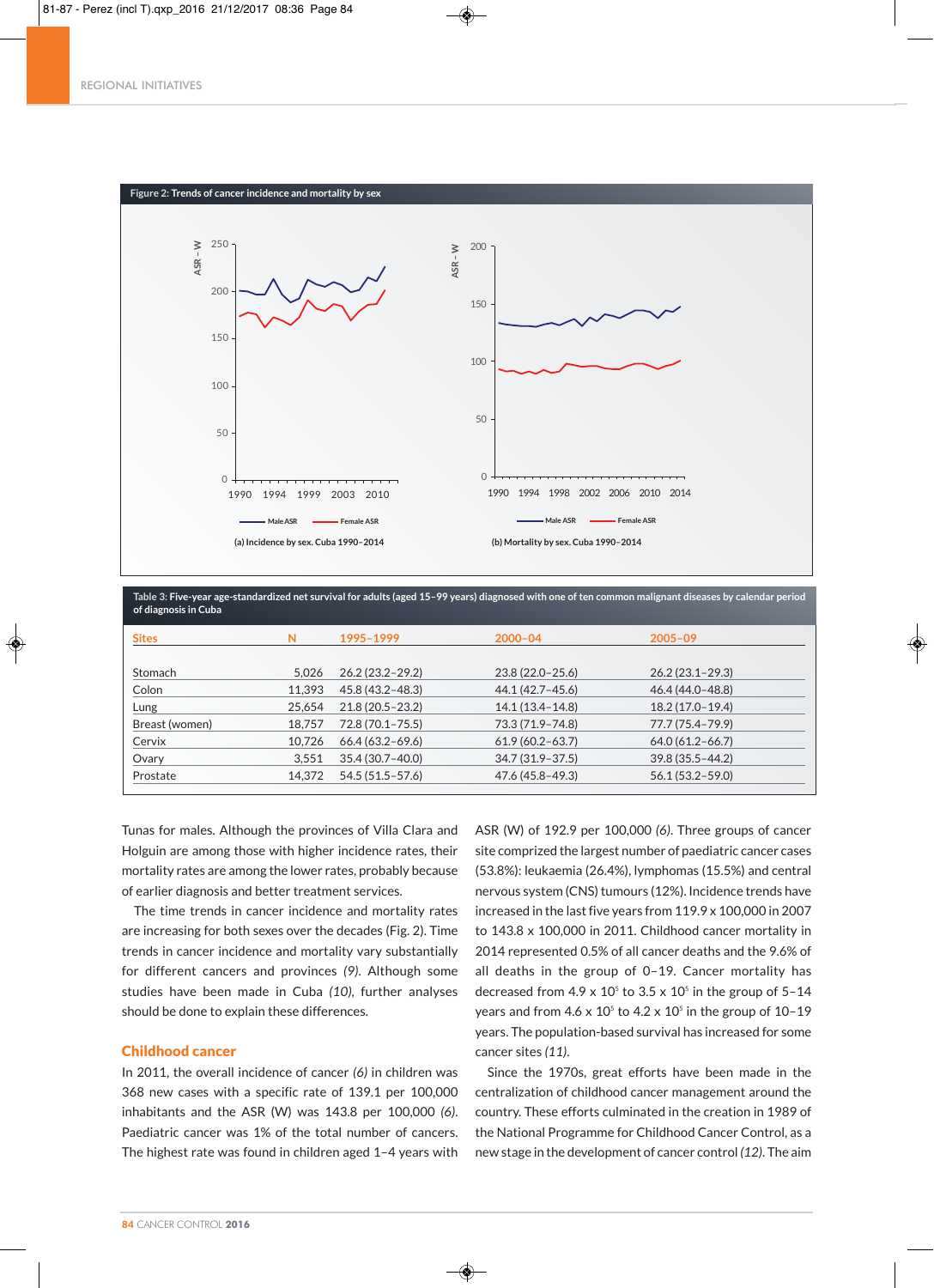**Figure 3: Cuban population pyramid 2015. Cuban population already exceeds the 11.2 million people at the end of 2015 and the estimates for 2030 show an increment of only 64,802 Cubans (Figs.1 and 2) while the expectancy of life has reached 78.45 years** *(1)***. The proportion of people 60 years and more of the total population was 19.3% in 2015 and will increase to 29% by 2030.**



**Figure 4: Cuban population pyramid 2030**



is to concentrate resources and treatment in nine centres throughout the country, which permits a greater specialization of the entire team of medical personnel, and the application of the most updated treatments our economy will allow. Yet, difficulties in terms of structure, equipment and availability of new generation medications can occasionally be found in some treatment centres.

#### Population-based cancer survival

Cuba participated in the international project CONCORD2 which described and explained international variations in cancer survival *(13)*. The age-standardized 5-year net survivals from some sites are shown in Table 3. Of 117,883 patients eligible for inclusion in CONCORD2, 23.7% were excluded because their cancer was registered from a death certificate only and 0.3% were excluded for other reasons. Finally, Cuba included 89,576 patients diagnosed in the calendar period 1998–2006 for lung, breast (female), cervix,

ovary, prostate, colon and stomach cancers. Comparing different periods, 5-year net survival per selected cancer sites showed an increase for breast, ovarian and prostate cancers. Survival from cervical, stomach and colon cancers remained stable from 1995–1999 to 2005–2009. Lung cancer survival was low but similar to other geographical areas. In general, the results for Cuba were comparable to those for developed countries.

The NCR of Cuba conducted other survival studies *(14– 16)*. Data on cancer survival is available for two periods of time: 1988−1989 and 1994−1995. The 5-year relative survival of cancers diagnosed between 1994−1995 was higher than those registered in 1988−1989 for breast cancer (from 60.8 to 69.0%), colon cancer (from 38.1 to 41.0%) and for cervical cancer (from 55.9 to 56.0%).

#### Cancer registry in Cuba

The Cuban National Cancer Registry (NCR) – a populationbased information system for collecting, processing and analysing data on all patients diagnosed with cancer in the national territory – was created in 1964 and upgraded in 1986 to include mandatory reporting and improved data management systems *(17, 18)*. The information system was decentralized in 1994 to each provincial level *(19, 20)*. In 2004, the network of the cancer registries began its work. The NCR was part of the national public health system's cancer prevention and control strategy, introduced in 1987, as the National Cancer Control Programme (NCCP) with the aim of lowering cancer incidence and mortality, and increasing survival and quality of life *(21, 22)*. The data collected has allowed the national and regional authorities to make appropriate decisions on how best to invest the scarce resources in cancer control to prevent, diagnose, and treat cancer, particularly to plan and decide on an annual budget for oncology medicines, cancer care facilities development, and planning, procuring and allocating radiotherapy equipment among other activities.

#### Cancer control in Cuba today

◈

During 2006-2008 (23), the NCCP was reorganized, becoming the Comprehensive Cancer Control Programme (CCCP) as part of the transformation process for the Cuban health system. The Cancer Control Section (SICC, its Spanish acronym), created in 2006, is responsible for the coordination of all cancer control actions including the NCR. This administrative structure reports to the Ministry of Public Health (MoPH) and has four working groups: cancer control, cancer registry, research & development and the knowledge network for cancer control. The main goals of the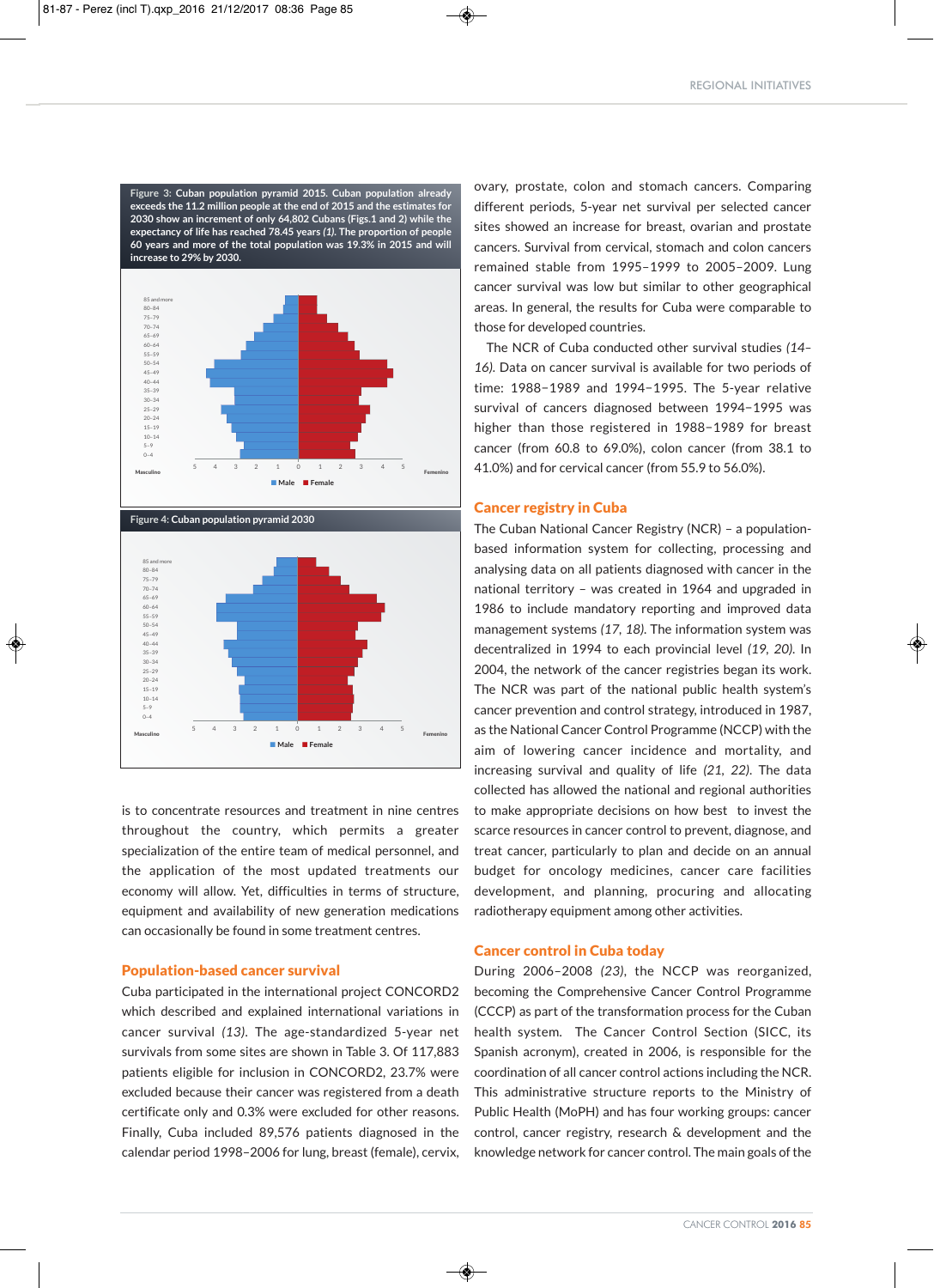#### REGIONAL INITIATIVES

strategy were to reduce cancer incidence and mortality, as well as to improve cancer survival rates and quality of life for patients with malignant tumours by 2015 *(23)*, using national and international experiences as standards for reference *(25)*.

Conducted by the SICC, the process of reviewing the NCCP lasted from 2006 to 2009. In 2010, the newly designed programme and national strategy for cancer control was fully established in the country as a platform to integrate cancer control actions throughout the National Health System *(26, 27)*.

The strategy is organized through five axis namely: education/communication; early detection/primary health care; diagnosis and treatment/supportive care; and research/evaluation and is deeply integrated into one of the main programmes of the Cuban health system: the Family Doctor and Nurse Programme *(28)*, and the network of hospital services for diagnosis and specialized treatment.

The CCCP has eight years of experience now, using new organizational approaches to achieve the paradigm shift in cancer control. The national network of comprehensive cancer care is organized according to different aspects, such as levels of complexity in care, specialized services, geographic regions, levels of activity and clinical sites.

Currently the CCCP is reviewing and evaluating the indicators of the programme at the national level in order to measure its progress according to the goals proposed for 2015. The analysis of the impact of cancer control actions and the trends in cancer incidence and mortality, the prevalence of relevant cancer risk factors will be crucial for establishing the priorities in primary prevention, early detection including screening, diagnosis, treatment (including childhood cancer care in particular), palliative care and the research strategy.

From 2016 on, organizational changes in the network will be introduced to strengthen the capacity and responsibilities of five regional centres distributed along the island. These centres will be introducing and evaluating new technology for diagnosis and treatment. Another task assigned to these centres is to host training programmes for cancer care-related specialists.

Another priority task is to enhance the capacity of population-based cancer registries in the provinces to monitor cancer care and the impact of any action implemented at that level, including relevant data for assessing changes in clinical practice, such as stage of diagnosis, which are essential for explaining shifts in incidence and survival. The next step is to strengthen the cancer registries at hospital level as a key to assessing the demand for cancer care services and to obtain specific

◈

information useful for policy and planning at that level.

Although population-based survival has been increased for some cancer sites, the significant reduction of cancer incidence and mortality has not been achieved yet. It is known that the burden of cancer in Cuba will increase, because of the ageing of the population among other reasons, the still high prevalence of risk factors, the increasing tendency in incidence and the increased prevalence. It is expected that the current capacity of cancer care services will not be enough to meet the substantial demand for treatment, cure and care. Another problem is the area of cancer diagnosis and treatment cost. The MoPH of Cuba is facing a public-health challenge: reducing the large and rapidly increasing burden of cancer with scarce resources. Nevertheless, the challenging Cuban experience could be useful for resource-constrained settings.

*Teresa de la C Romero-Pérez, MA, is Director of the Cuban Ministry of Public Health´s comprehensive cancer control programme. She is an epidemiologist and Masters degree in medical education. Since 2009 she has been an expert in cancer control implementation for IAEA/PACT and the UICC.*

*Yaima Galán Álvarez, MPH, heads the National Cancer Registry Department of the Cuban Ministry of Public Health. She is a mathematician with a Masters degree in public health.*

*Dr Rolando Camacho-Rodriguez is a Cuban oncologist, with more than 25 years of practice in oncology. He has retired from work at IAEA/PACT and is currently an external expert for WHO, IAEA and UICC on cancer control.*